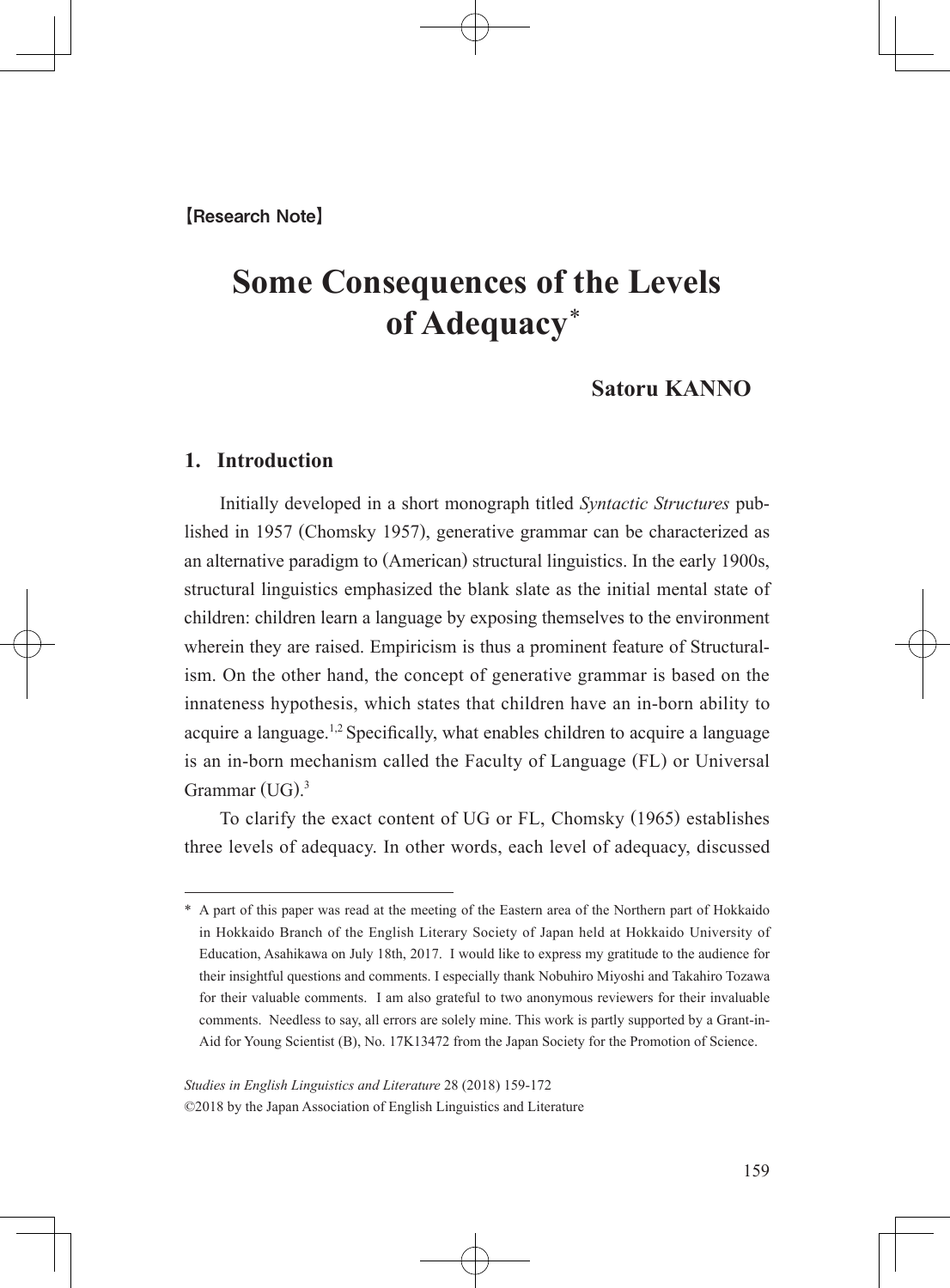in the current paper, is a criterion that a language theory or a grammar has to satisfy (Chomsky 1964: 29, 1965: 24-26). Chomsky (1964) presents the three levels of adequacy, stating that the ultimate goal of generative theory is to achieve these levels of adequacy.

 The purpose of this paper is to discuss some proposed levels of adequacy that proponents of generative grammar have hypothesized as its theoretical goals, and to show the process through which the theory of generative grammar has advanced toward the attainment of these levels of adequacy.

 The discussion of these points has several merits. First, the discussion, functioning as a very brief overview of the history of generative grammar, will allow readers to understand each achievement at a particular stage of the theory's development as well as the overall research aim of generative grammar. Second, as the Minimalist Program naturally extended from previous frameworks such as the Principles and Parameters (P&P) approach, understanding the P&P approach and other earlier frameworks will allow linguistics researchers to more clearly identify the research tasks at hand. Third, the current paper offers some pedagogical merits. With an understanding of the historical development of generative grammar in relation to levels of adequacy, younger researchers will approach the research tasks under the Minimalist framework with the invariant ultimate aims of generative grammar in their minds. To achieve these purposes, this paper will begin by discussing the three levels of adequacy and proceed to the fourth, more advanced level of adequacy, that is, evolutionary adequacy.

## **2. Rich UG**

## **2.1. Observational Adequacy**

In this section, I will show the specific contents of the first two levels of adequacy. Chomsky (1964: 29, 1965: 24-26) establishes three specific types of  adequacy as follows: observational adequacy requires a language theory or a grammar to be capable of distinguishing adequate expressions from inadequate ones; descriptive adequacy requires it to appropriately describe the content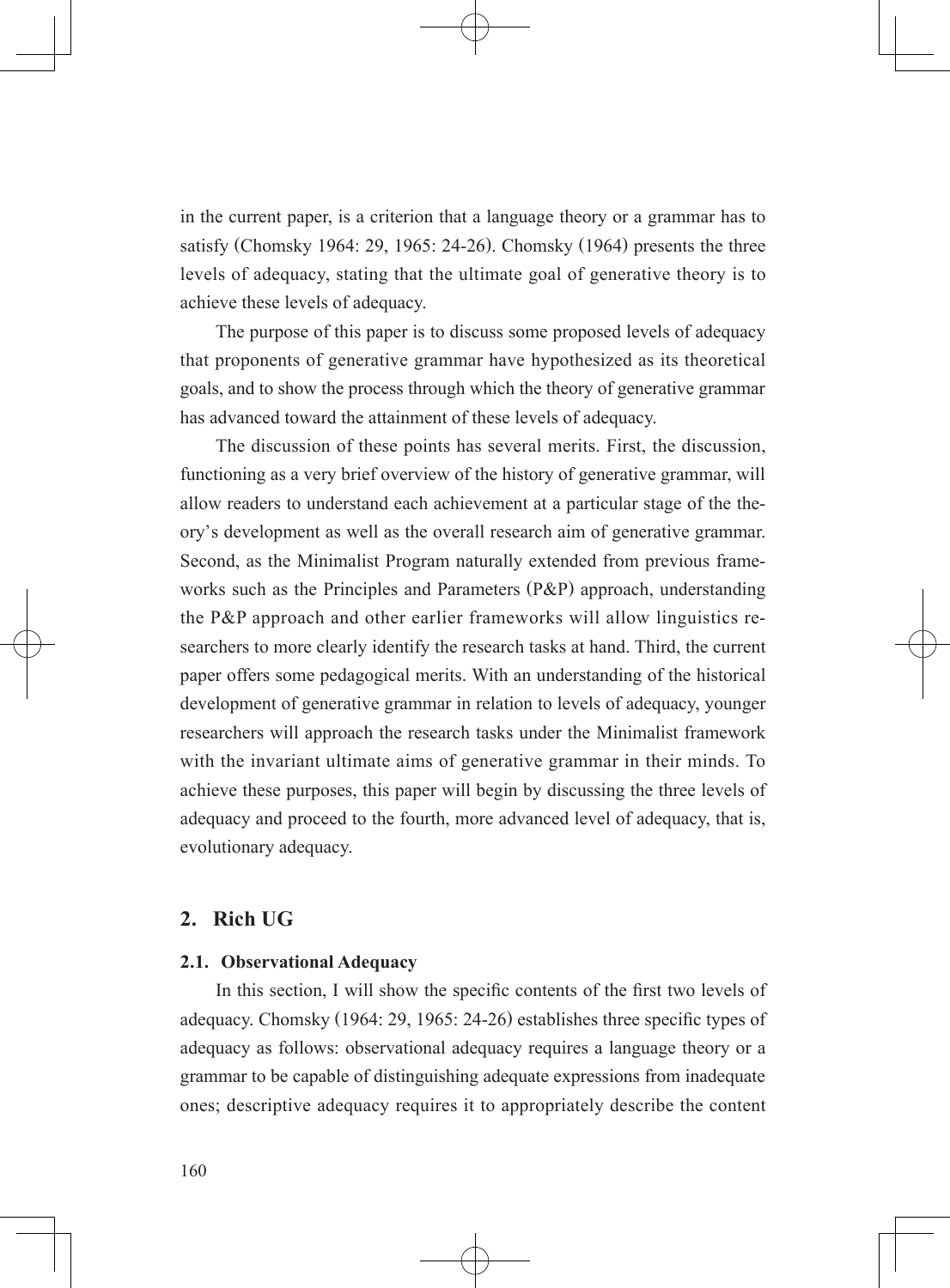of UG; and explanatory adequacy requires it to capture the fact that children acquire a language regardless of the environment in which they are raised.

 The first type of adequacy is observational adequacy. One very simple method for achieving observational adequacy (i.e., to distinguish legitimate expressions from illegitimate ones) is to make a list consisting of legitimate expressions (Chomsky 1964: 34). If one tries to achieve complete observational adequacy, the entries of the list have to be infinite (since the whole set of human speech is virtually infinite). Therefore, completing such a list would be a very difficult (or impossible) task.

 However, observational adequacy has played an interesting role in theorizing and understanding the differences between generative grammar and structural linguistics. First, to make a list of possible expressions without any theoretical account is a very primitive study approach. Thus, Chomsky characterizes this level of adequacy as the lowest in language research. Second, and more importantly, structural linguistics until the end of functioning as a main paradigm had only paid attention to the achievement of this level of adequacy. On the other hand, generative grammar, in its earliest stages of development, had a goal of more advanced levels of adequacy. In other words, by offering the three levels of adequacy, Chomsky made it clear that the research method of structural linguistics—the most influential paradigm not only in the field of  linguistics but also in several other fields at the time—was wholly unsatisfactory because any fruitful research should strive for a more advanced level of adequacy. Thus, proponents of generative grammar paid particular attention to a more advanced level of adequacy as early as in the 1950s, when Chomsky's first book was published. 

## **2.2. Descriptive Adequacy**

 The next, more advanced level of adequacy is descriptive adequacy. To achieve descriptive adequacy, a theory has to describe the content of UG. To put it simply, to advance toward achieving this level of adequacy, a theory has to give explanations to as many constructions as possible. Of course, one methodological question is, under what situation we can say that an adequate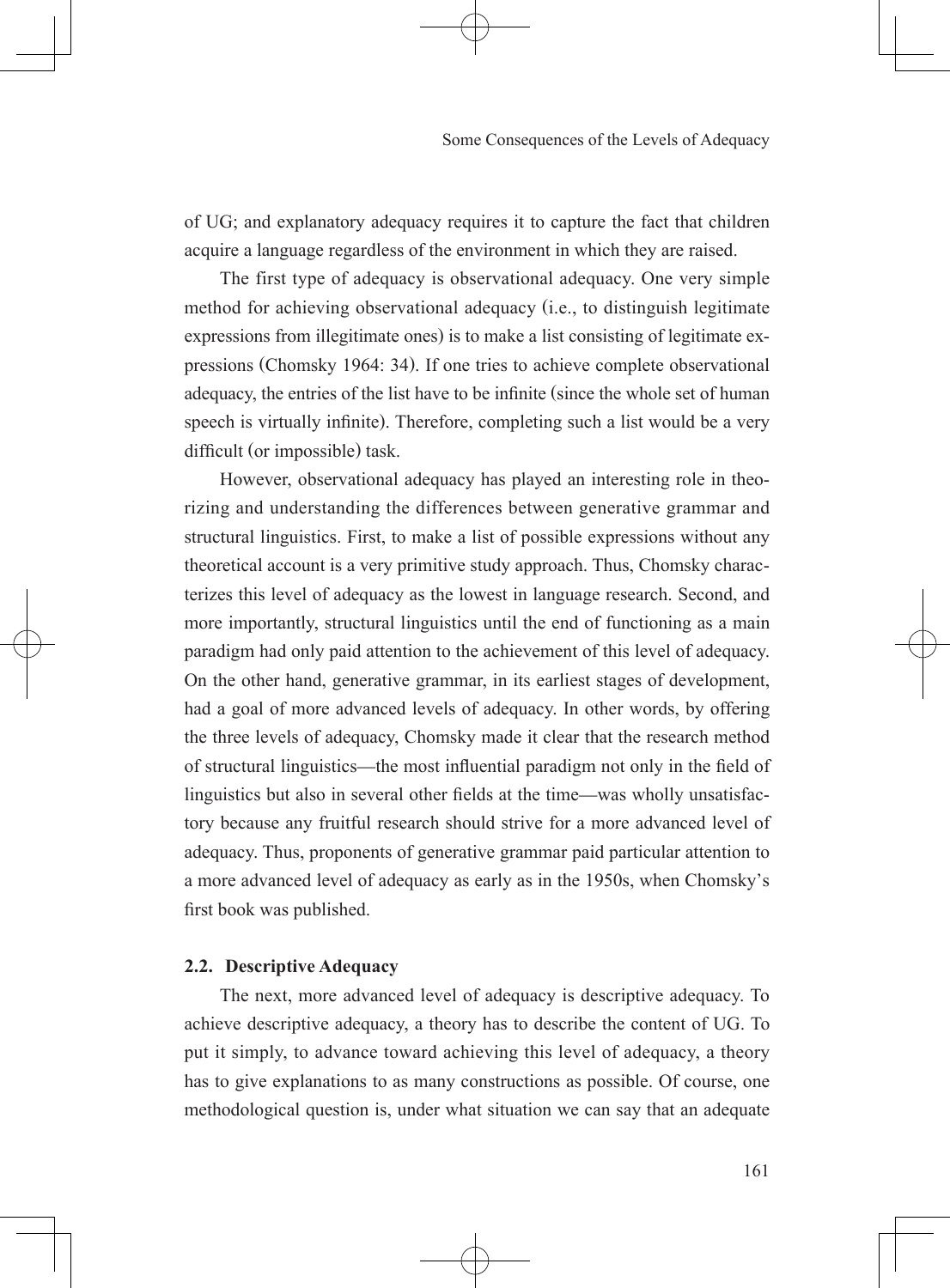explanation of specific constructions has been successfully given.

 In the 1960s, the term "explanation" was used to specify both the structural description and the structural change of a given construction. Therefore, significant effort has been made to capture structural descriptions/changes of a wide variety of constructions. For this purpose, many transformational rules have been proposed. In particular, in the 1950s and 1960s, research tasks of this kind flourished: many researchers focused on the achievement of descriptive  adequacy, and many classes of constructions were discussed. Addressing the problem of descriptive adequacy was given high priority because it showed the superiority of generative grammar over the former structural linguistics paradigm.

 In the 1970s, many individual rules were combined into some abstract rules. In other words, the research trends at the time tended to factor out some common properties and present them in an abstract form. This abstraction is very natural when the purpose of generative grammar—to reveal the content of UG—is considered. Specifically, it seems implausible that children are born  with the knowledge of specific linguistic rules. Another reason for the abstraction of each rule is that children can learn any language regardless of their nationality and surrounding environments. In other words, FL should be general enough for children to learn any language. These points lead to the assumption that rules specified in UG should be in an abstract form. 

 The theoretical demand for abstraction led to the combination of many specific rules into just two representative movement rules: A-movement and A'-movement. Moreover, the pursuit of abstraction moved forward. The two types of movement rules were combined into just one rule called Move α. Operation Move α claimed, "Move anything anywhere" (Chomsky 1980, 1981, Chomsky and Lasnik 1993). Many types of syntactic movement were considered to be governed by Move α. Furthermore, significant effort was made  to reduce the syntactic phenomena that were seemingly not related with movement to the movement-related phenomena controlled by the Move α rule. A representative study of this line of research, for example, is May (1985), which, based on the assumption of Chomsky's (1981) Move  $\alpha$ , offers an account of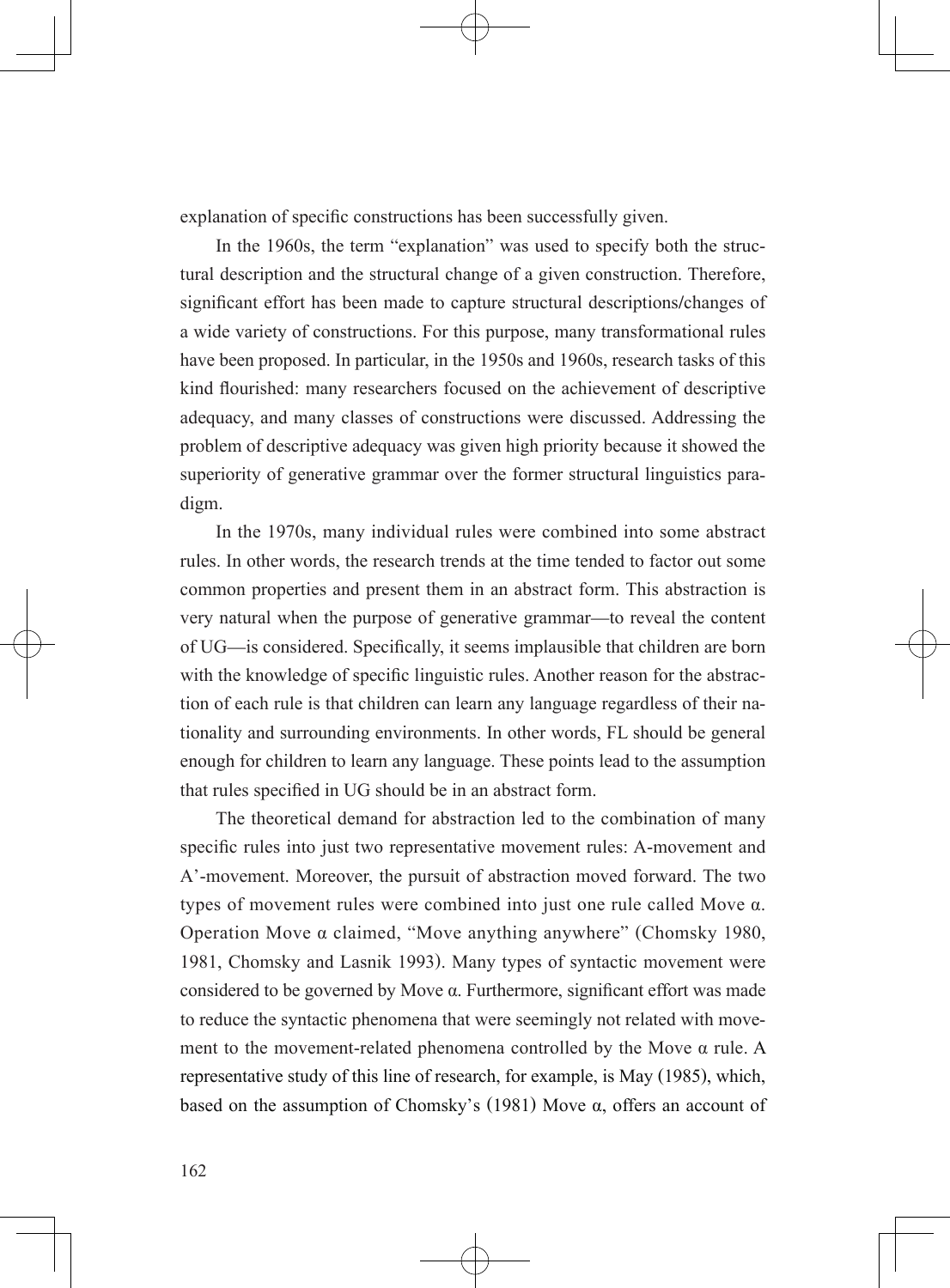scope relations that do not emerge from the surface order of items involved.

 Importantly, although the rules controlling movement were combined into one simple rule, many auxiliary and complementary rules work with Move α to generate grammatical sentences and rule out ungrammatical sentences. Therefore, UG still contained many rules. Moreover, it was natural for many researchers focusing on descriptive adequacy to consider UG with all of its descriptive apparatuses.

# **3. Explanatory Adequacy and the P&P Approach**

 Let us turn to the more advanced level of adequacy, that is, explanatory adequacy. To achieve this level of adequacy, a theory has to account for the language acquisition of children. The question is then about what is observed in the process of a child's language acquisition. One observation is that children pass through deterministic stages of development, no matter what language they are learning. In other words, all children without cognitive disabilities embark on a fixed route in a step-by-step fashion. No child skips a developmental  stage; nor does any child experience two stages in a reverse order. Moreover, children learn particular linguistic matter in a particular period. Some other facts concerning children's language acquisition are as follows: (i) The period that children spend learning a language is very short, compared to that of adults learning a non-native second language; (ii) The linguistic level that children achieve is universally almost the same, which implies that the differences among languages are not so large. This implication is contrary to the claim of the American structural linguist, Joos, who said, "languages could differ from each other without limit and in unpredictable ways" (Joos 1957: 96). These surprising facts require the content of UG to be restricted to the acquisition of only one native language by children based on their surrounding speech inputs, which are meager in quality since they may contain many errors, and are poor in quantity since the children's exposure to the target language is very limited.

This process of language acquisition is very roughly illustrated in (1).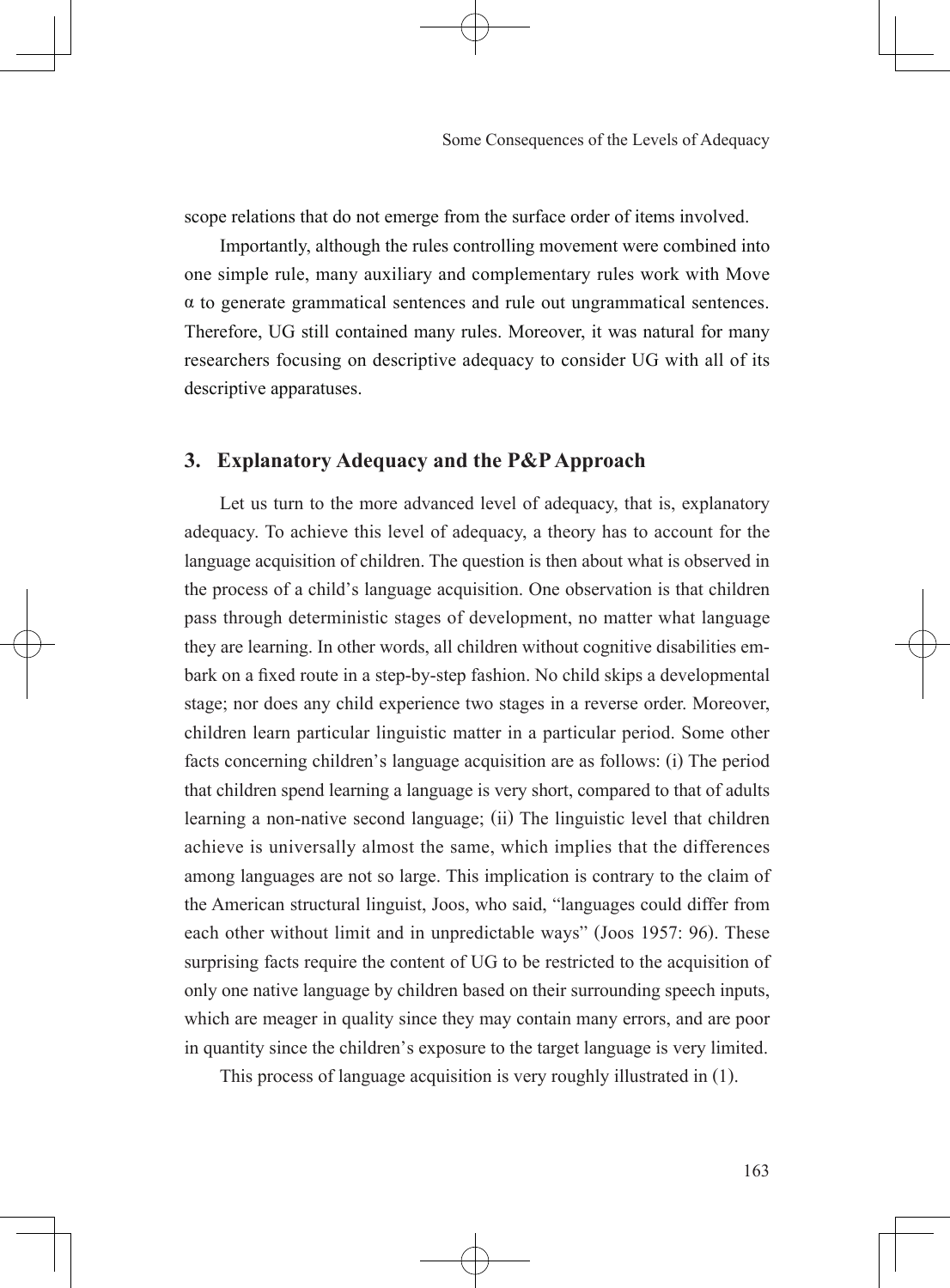## (1) Linguistic data  $\rightarrow$  AM  $\rightarrow$  Grammar (Chomsky 1967: 401)

(1) shows that children have some innate Acquisition Mechanism (AM), which can be paraphrased as FL. FL takes surrounding linguistic data as its input and constructs grammar as its output. Based on this illustration, we can assume that the process through which linguistic data are processed is deterministic, short, and invariant. This indicates that in order to account for the facts of child language acquisition, the content of UG should be restricted and invariant. This is because if UG had a full set of machinery, the acquisition process would entail many routes. This would result in children having too many possible options for determining the order in which they might acquire or activate each mechanism. This method of acquisition would also render the period of acquisition a prolonged one, full of variety among individuals and languages. This scenario, which would be produced by the idea of a rich UG, is simply implausible. When we take into consideration the process of a child's language acquisition, UG must not be rich in its content.

We now face the tension between descriptive adequacy and explanatory adequacy at the same time. However, the seemingly unsolvable tension is resolved (or reduced) under the P&P approach, which was prominent in generative grammar in the 1980s.

  Usually said to have been first outlined in Chomsky (1981), the P&P approach was fully established in Chomsky and Lasnik (1993). The approach hypothesizes that UG consists of a small number of principles and parameters. Importantly, some researchers argue that the P&P approach satisfies both descriptive and explanatory adequacy (Boeckx 2006: 61, Hornstein et al. 2005: 5). In terms of descriptive adequacy, UG is rich enough to account for many types of constructions due to about a half dozen principles and the effective interactions among them. Further, the level of explanatory adequacy is satisfied  at the same time because for children, the task of learning a language is merely to set the parameter values in accordance with the linguistic data to which they are exposed. Therefore, children's developmental stage is narrow enough for them to move in a deterministic fashion when learning a language.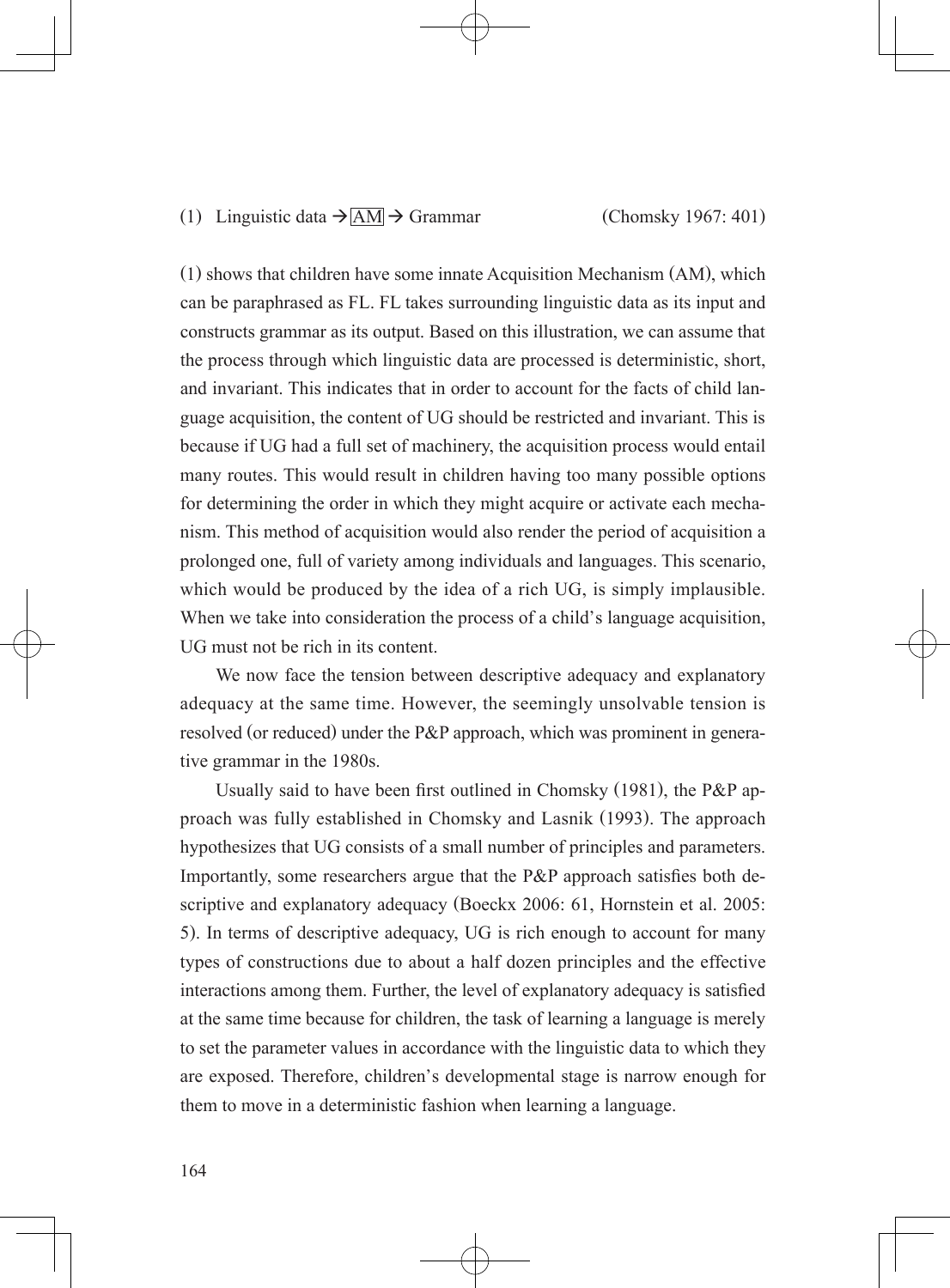# **4. The Fourth Level of Adequacy**

## **4.1. An Unsolved Problem**

 The previous section has demonstrated the possibility of using the P&P approach to reduce the tension between descriptive and explanatory adequacy. Although not recognized by many researchers in the 1980s, the P&P approach may contain a theoretical drawback. It became obvious, especially in the 2000s, that the approach can likely not explain how human language capacity has evolved throughout human history. To understand this problem, recall that the P&P approach assumes that UG contains a few (but not many) principles and parameters. This theoretically suggests that children innately have these principles and parameters established in their brains. To explain the evolutionary scenario of UG with rich machinery, we would be forced to conclude that at some stage of human evolution, a mutation equipped humankind with all of the current principles and parameters simultaneously. Furthermore, this event is limited to humans because, as Chomsky (1975: 43-44) correctly pointed out, no other creature has so far been found to be equipped with some subset of the entire human language system. The hypothesis that the entire set of UG machinery emerged all of a sudden at a particular stage of human development is rather tenuous from an evolutionary perspective. Thus, as long as we adhere to the P&P approach, we cannot offer a plausible evolutionary hypothesis.

 In the 1990s, theorists of generative grammar faced this challenge, which had gradually become clear within the field of linguistics. Since then, there has  been a growing consensus that a linguistic theory must explain the evolution of the human FL. In other words, it has to satisfy the level of "evolutionary adequacy."

 Researchers did not recognize the importance of the problem of evolutionary adequacy at the advent of the P&P approach. Rather, the relative significance of this problem increased as researchers' understanding of the FL system deepened. During the crystallization of the P&P approach in the 1990s, Chomsky and his followers came to realize that some principles are redundant when they explain the same linguistic phenomena and overlap in their explana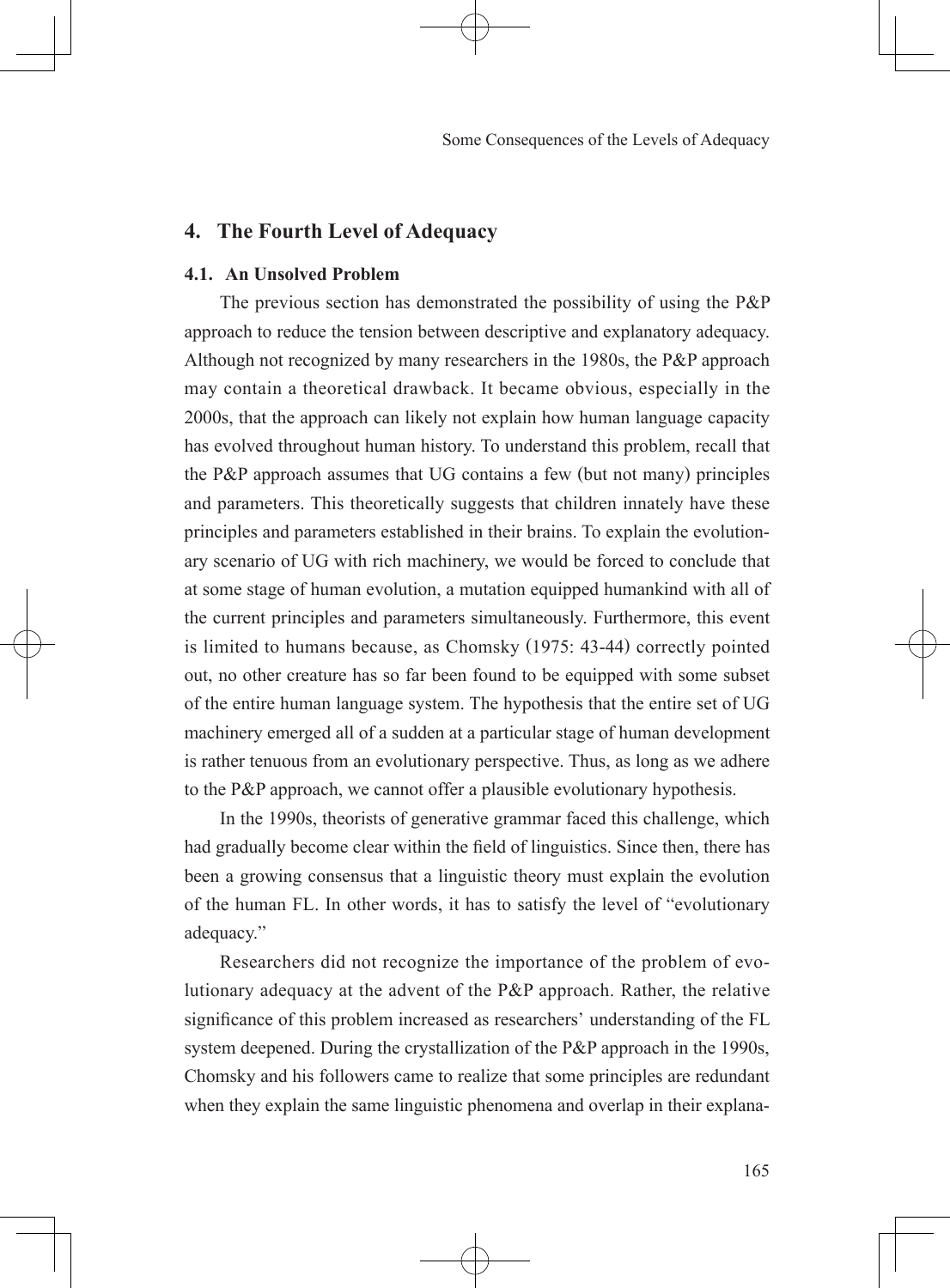tory power. For example, in the review article of Chomsky (1986a, b), Fujita (1989) points out theoretical redundancies in the P&P approach.<sup>4</sup> The overlap in explanatory power is a problem in constructing a linguistic theory, as suggested by Chomsky and Lasnik's (1993: 515) clear insight:

(2) …, it has been a fruitful working hypothesis that in its basic structure, the language faculty has properties of simplicity and elegance that are not characteristic of complex organic systems, …

The words "simplicity" and "elegance" in (2) suggest that there should be no redundancies when explaining the human FL. However, the P&P approach retains many overlapping explanatory mechanisms. Retrospectively, the P&P approach is too rich in terms of its explanatory mechanisms. While many researchers did not seem to notice this problem or to take it seriously, Chomsky (2004) was the first to raise the important question of "how perfect is language?" According to Chomsky, a theory should not be redundant; it should be economical. In the 1990s, he urged linguists to address how a theory becomes simple and elegant, following the working hypothesis in (2).

 In practice, Chomsky then rejected most theoretical apparatuses that were stipulated or assumed as lacking a fundamental reason for their existence, claiming that what remained would be considered virtual conceptual necessity (Chomsky 1993, 1995a). In other words, a linguistic theory should be based on only necessary assumptions.

 Following this line of reasoning, Chomsky claims that Merge is the virtual conceptual necessary tool in the human FL given that human speech is not uttered word by word: words are combined through the Merge operation. It seems that the recognition of the importance of Merge gradually allowed many linguists to acknowledge the emerging problem of evolutionary adequacy.

 In pursuing a minimalist method of endeavor, Chomsky (2004: 14) clearly describes the relationship between Merge and the evolution of human language. Under the Minimalist framework, a language capacity is composed of syntax, sound, and meaning. The central part of syntax is the set-forming operation of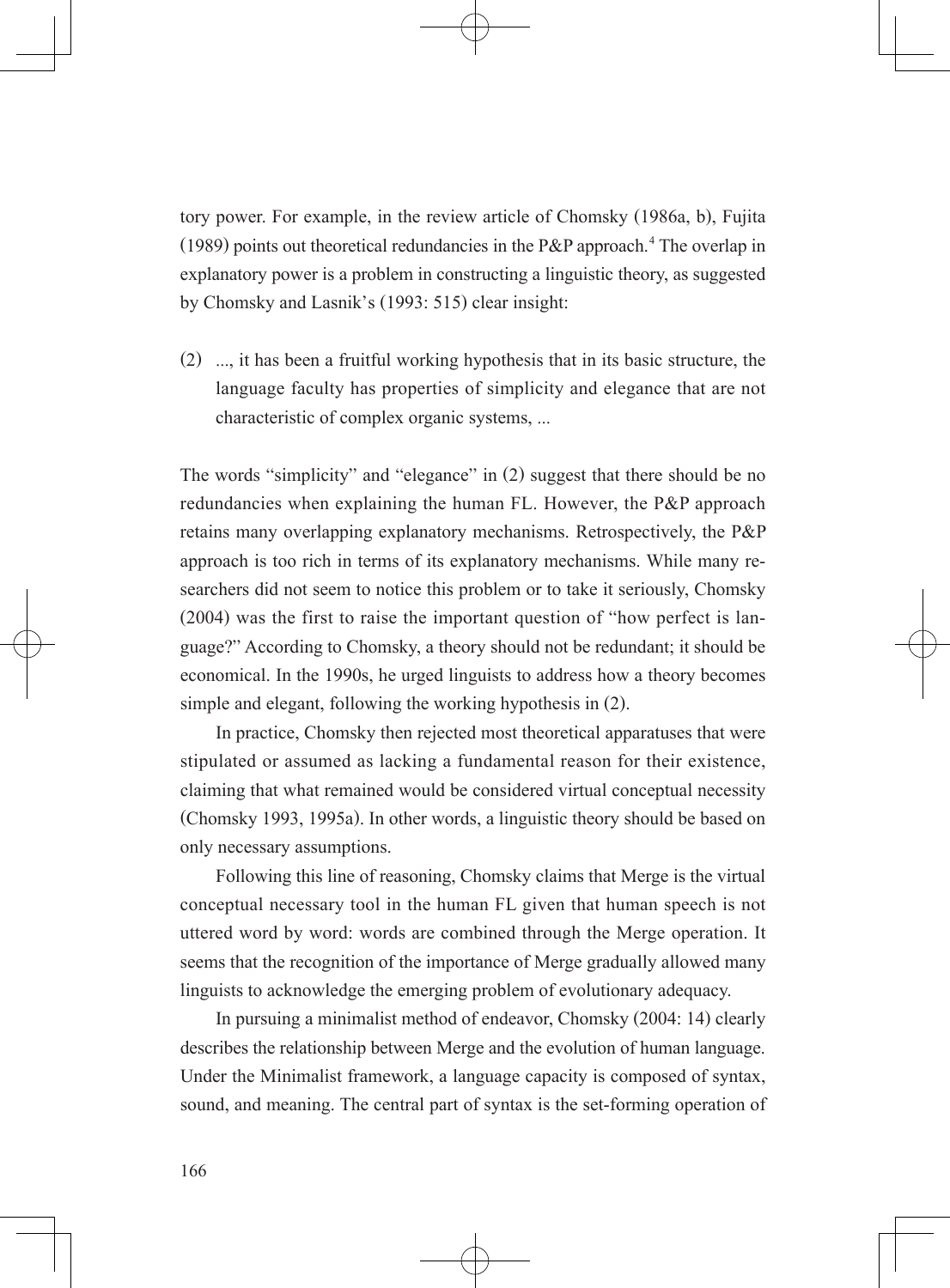Merge. This operation emerged about 50-100,000 years ago to connect meaning with sound, both of which had existed before its emergence (Chomsky 2005, 2007b, 2013). In this sense, Chomsky claims that the emergence of Merge is a crucial event in human history.

 Recall that the guiding intuition behind theorizing language is that language is simple and elegant (see (2)). This intuition leads us to assume that the syntax is connected with sound and meaning in an optimal way. Therefore, the question of "how perfect is language?" can be answered in the following way: syntax is the perfect solution to the demands and conditions of sound and meaning, which are technically called interfaces and are systems outside of syntax.

# **5. Third Factor Principles**

## **5.1. From Bottom Up**

 Let us turn to some consequences of the idea that language is perfect or that syntax is an optimal solution to a sound and meaning pair. Recall that under the Minimalist framework, the principles that were assumed in the P&P approach must instead be derived in the sense that the rich mechanisms that were assumed to exist in the P&P approach were merely generalizations, but not explanations. Therefore, one of the central tasks of linguists under the Minimalist framework is to derive these generalizations from the properties of other organic and natural systems. Another is to show that this task leads to the discovery of hitherto unknown linguistic and biological properties. Chomsky  $(2007a)$  makes the following statement:<sup>5</sup>

(3) The MP [Minimalist Program] seeks to approach the problem "from bottom up": How little can be attributed to UG while still accounting for the variety of I-language attained, relying on third factor principle?

(Chomsky 2007a: 4)

(3) clearly indicates that UG should contain as little apparatuses as possible, and that its properties should come from third factor principles. Note that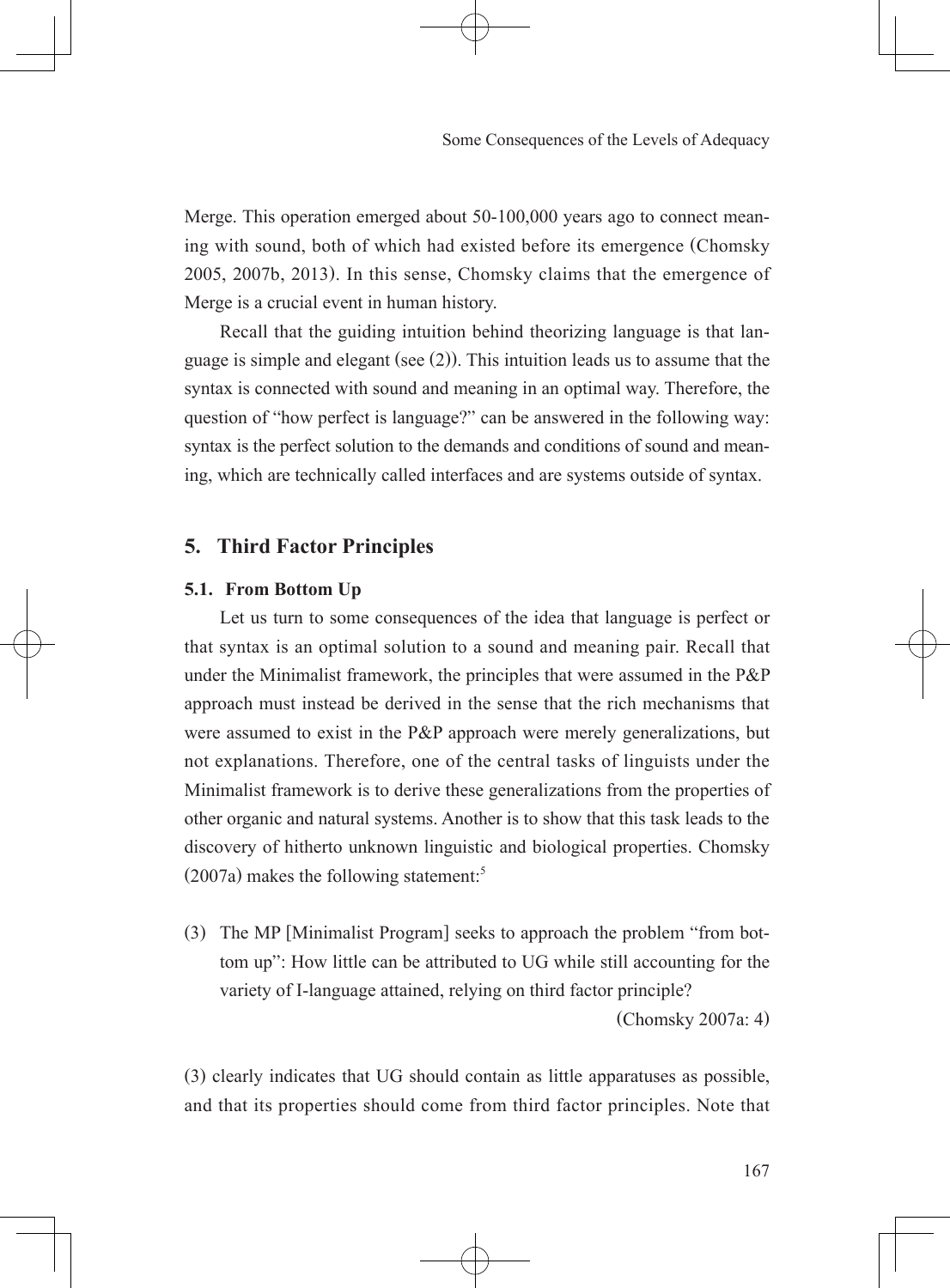Chomsky (2005: 6) classifies factors concerning the development of individual  languages into three theoretically possible categories: (i) genetic endowment; (ii) experience; and (iii) principles not specific to the faulty of language. The  last of these factors is called the third factor (in language design). The P&P approach imposed a heavy burden on the first factor, resulting in the rich content  of UG. However, the Minimalist Program tries to reduce the responsibility of the first factor to minimum (or ideally zero) and to derive the UG principles from the general properties of computational efficiency common to organisms  and the natural world. The Minimalist Program, therefore, tries to offer a deeper understanding of the empirical and theoretical contributions made under the P&P approach.<sup>6</sup> In addressing this task, the Minimalist Program assumes that the FL is an optimal way of the connection with sound and meaning in the sense that the apparatuses of UG should follow third factor principles by being derived from the characteristic properties of other organic systems and principles of the natural world.

## **5.2. On (A)Symmetry**

 Finally, let us turn to the notion of "symmetry," which is discussed in recent linguistics literature. Recent linguistics literature considers symmetry to be important, especially in the labeling algorithm. The notion of labeling has attracted a great deal of attention since Chomsky (1995a, b) (although the notion of the label itself appeared as a theoretical construct as early as in Chomsky (1955/75)). An important point concerning labeling is that it does not occur in the surface forms of linguistic expression (hence, it is not audible or visible), but it plays important roles in both semantic and phonological interpretations.

 Chomsky (1995a, b) assumes labeling to be a sub-operation of the Merge operation. However, Chomsky (2000, 2007a, 2013, 2015) subsequently modified the Merge operation by claiming that the labeling algorithm is independent  from the Merge operation. He calls this labeling operation Minimal Search. As a result, Merge is not responsible for labeling. The application of Merge to two units is illustrated in (4).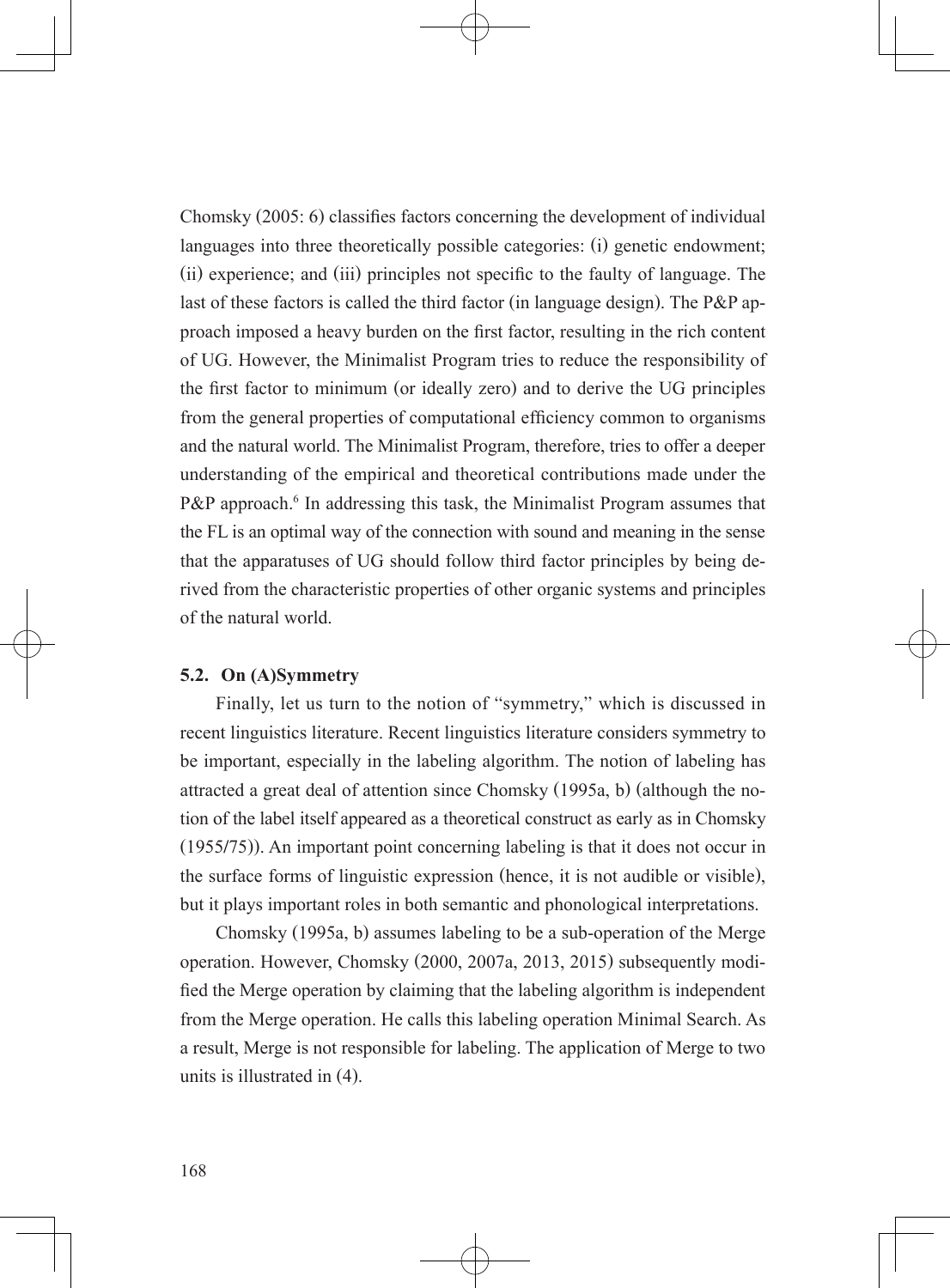(4) Merge  $(\alpha, \beta) = {\alpha, \beta}$ 

(4) shows that Merge is a symmetrical operation in the sense that neither  $\alpha$  nor β becomes a label of a whole set at the point of the application of Merge. Merge is thus projection-free (Collins 2002, Chomsky 2007a, 2013, 2015).

 Importantly, in discovering the nature of the label and the labeling algorithm, Chomsky placed his theoretical basis upon the notion of symmetry, which is abundant in the natural world. This means that considerations of  $(a-)$ symmetry in language theory have shed light on the important tasks, which are to consider the natural world and to ask to what extent symmetry is important in the natural or biological world if the properties of the human FL are ultimately derived from or attributed to biological properties. It may be true that to address these issues beyond the speculative level requires an understanding that exceeds our current level of understanding.<sup>7</sup> However, the development of generative grammar has overcome some difficult goals. Difficult as the goal of  seeking third factor principles seems, it is important to keep this goal in mind because deepening understanding of third factor principles in a step-by-step fashion will lead to the achievement of the seemingly insurmountable level of adequacy, evolutionary adequacy.

## **Notes**

- 1. Chomsky's earliest statement on this point is found in Chomsky (1959: 57).
- 2. In Chomsky and Ronat (1979), Chomsky remarks that a psychological perspective of language learning was inspired by the review of *Syntactic Structures* by Lees (Lees 1957), which addresses the learning problem.
- 3. The terms FL and UG are often used synonymously with each other. Precisely speaking, UG is a theory of the initial state of FL. Despite admitting this point, the current paper also uses the terms FL and UG interchangeably because the discussion of the current paper does not hinge on the precise distinction.
- 4. Fujita (1989) focuses on the following theories/principles that regulate movement of items: Subjacency, Empty Category Principle, (antecedent) government, and attempts to subsume them to Binding theory. I refer interested readers to Fujita (1989).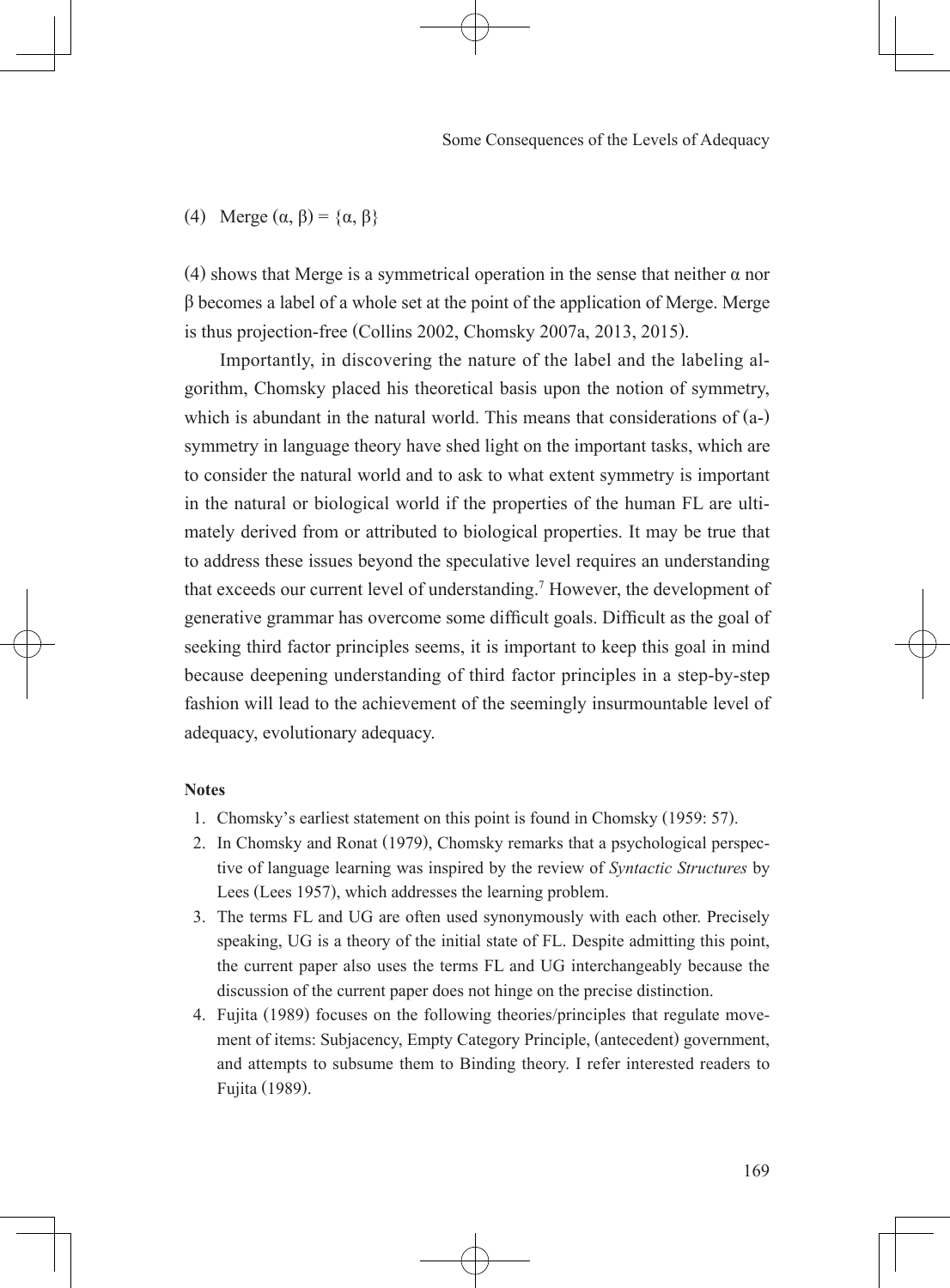- 5. The earliest statement by Chomsky on a relevant point is in Chomsky (1965: 59). A similar remark is also observed in Chomsky (1975: 92).
- 6. In this sense, the Minimalist Program is a natural extension of the P&P approach under the generative enterprise of seeking to reveal the properties of the human FL. Some researchers (Pinker and Jackendoff 2005), however, have claimed that the Minimalist approach is radically different from the P&P approach. This claim is not correct under the current view.
- 7. Another descriptive problem concerning symmetry is adjuncts, which are considered to be incorporated into a structure by means of pair-Merge operations. Pair-Merge is a subcase of Merge but forms an asymmetric ordered set, instead of unordered set created by (usual) set-Merge operations. Chomsky (2004: 118) attributes its presence to interface conditions of the C-I interface, assuming that it yields predicate composition. However, questions remain to be unsolved of why such ordered asymmetric relation, if any, needs to be assumed and whether the asymmetric nature follows from any principles of third factor. Importantly, main spines of clausal structures are constructed by set-Merge, which implies that pair-Merge is possibly epiphenomenon in linguistic structures (and languagetheorizing as well). I thank an anonymous reviewer for bringing this issue to my attention.

## **References**

Boeckx, Cedric (2006) *Linguistic Minimalism*. Oxford: Oxford University Press.

- Chomsky, Noam (1955/1975) "The Logical Structure of Linguistic Theory." Ms. Harvard University, 1955. Published in part in 1975, New York: Plenum.
- Chomsky, Noam (1957) *Syntactic Structures*. The Hague: Mouton.
- Chomsky, Noam (1959) "A review of B.F. Skinner's Verbal Behavior." *Language* 35: 26-58.
- Chomsky, Noam (1964) *Current Issues in Linguistic Theory*. The Hague: Mouton.
- Chomsky, Noam (1965) *Aspects of the Theory of Syntax*. Cambridge, MA.: MIT Press.
- Chomsky, Noam (1967) "The Formal Nature of Language." In Eric H. Lenneberg (ed.) *Biological Foundations of Language*, 397-442. New York: Willey.
- Chomsky, Noam (1975) *Reflections on Language*. New York: Pantheon Books.
- Chomsky, Noam (1980) *Rules and Representations*. New York: Columbia University Press.
- Chomsky, Noam (1981) *Lectures on Government and Binding*. Berlin: Walter de Gruyter.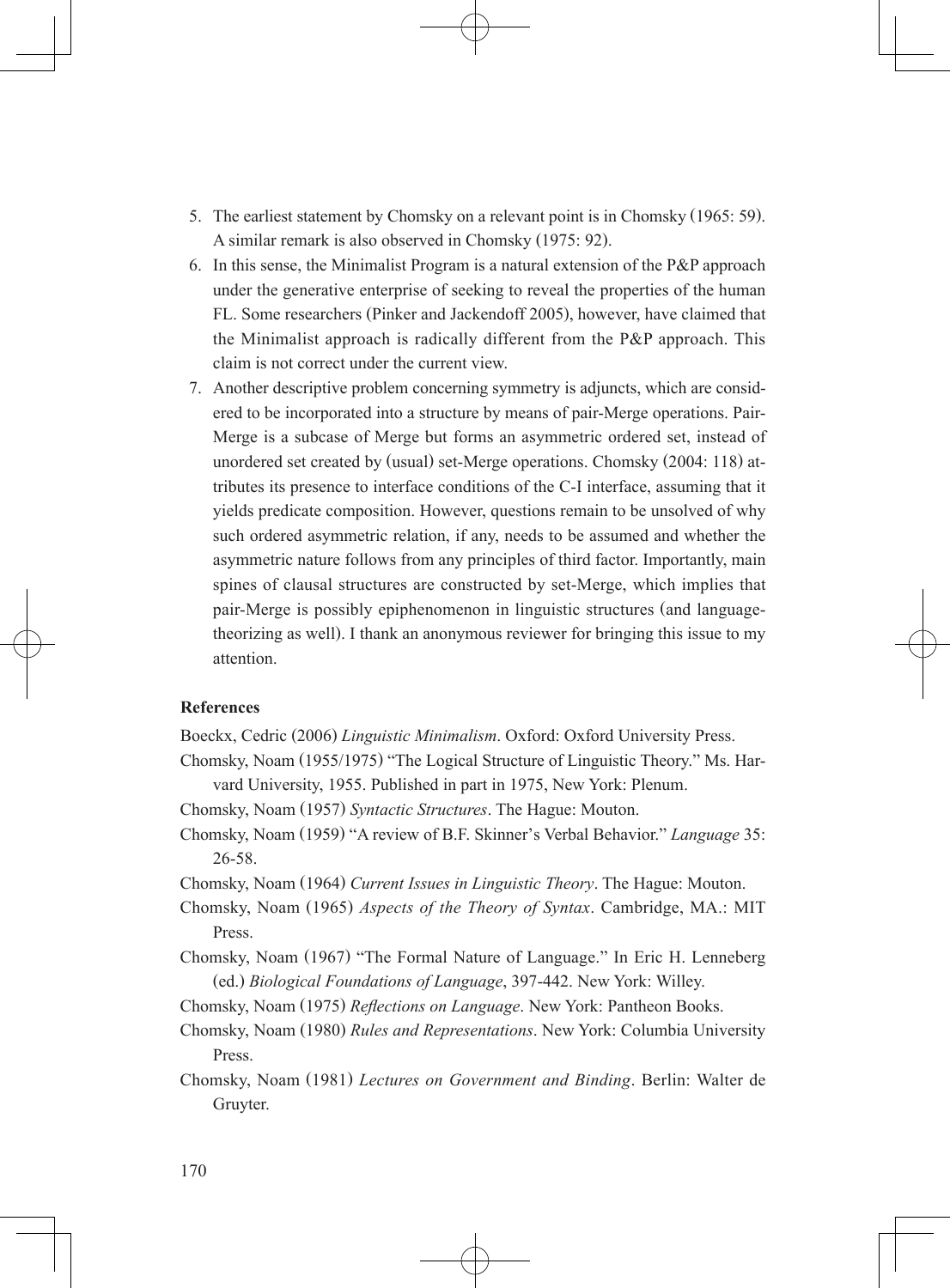Chomsky, Noam (1986a) *Barriers*. Cambridge, MA: MIT Press.

Chomsky, Noam (1986b) *Knowledge of Language*. New York: Praeger.

- Chomsky, Noam (1993) "A Minimalist Program for Linguistic Theory." In Kenneth Hale and Samuel J. Keyser (eds.) *The View from Building 20: Essays in Linguistics in Honor of Sylvain Bromberger*, 1-52. Cambridge, MA.: MIT Press.
- Chomsky, Noam (1995a) "Bare Phrase Structure." In Héctor R. Campos and Paula M. Kempchinsky (eds.) *Evolution and Revolution in Linguistic Theory: Essays in Honor of Carlos Otero*, 51-109. Washington D.C.: Georgetown University Press.
- Chomsky, Noam (1995b) *The Minimalist Program*. Cambridge, MA.: MIT Press.
- Chomsky, Noam (2000) "Minimalist Inquiries: The Framework." In Roger Martin, David Michaels and Juan Uriagereka (eds.) *Step by Step: Essays on Minimalist Syntax in Honor of Howard Lasnik*, 89-155. Cambridge, MA: MIT Press.
- Chomsky, Noam (2004) "Beyond Explanatory Adequacy." In Adriana Belletti (ed.) *Structures and Beyond: The Cartography of Syntactic Structures*, *Volume 3*, 104-131. Oxford: Oxford University Press.
- Chomsky, Noam (2005) "Three Factors in Language Design." *Linguistic Inquiry* 36: 1-22.
- Chomsky, Noam (2007a) "Approaching UG from Below." In Uli Sauerland and Hans-Martin Gärtner (eds.) *Interface + Recursion = Language?: Chomsky*'*s Minimalism and the View from Syntax-Semantics*, 1-30. Berlin: Mouton de Gruyter.
- Chomsky, Noam (2007b) "Biolinguistic Explorations: Design, Development, Evolution." *International Journal of Philosophical Studies* 15: 1-21.
- Chomsky, Noam (2013) "Problems of Projection." *Lingua* 130: 33-49.
- Chomsky, Noam (2015) "Problems of Projection: Extensions." In Elisa Di Domenico, Cornelia Hamann, and Simona Matteini (eds.) *Structures, Strategies and Beyond: Studies in Honour of Adriana Belletti*, 3-16. Amsterdam: John Benjamins.
- Chomsky, Noam and Howard Lasnik (1993) "The Theory of Principles and Parameters." In Joachim Jacobs, Arnim von Stechow, Wolfgang Sternefeld and Theo Vennemann (eds.) *Syntax: An International Handbook of Contemporary Research 1*, 206-569. Berlin: Walter de Gruyter.
- Chomsky, Noam and Mitsou Ronat (1979) *Language and Responsibility*. New York: Pantheon Books.
- Collins, Chris (2002) "Eliminating Labels." In Samuel D. Epstein and Daniel T. Seely (eds.) *Derivation and Explanation in the Minimalist Program*, 42-64, Oxford: Blackwell.